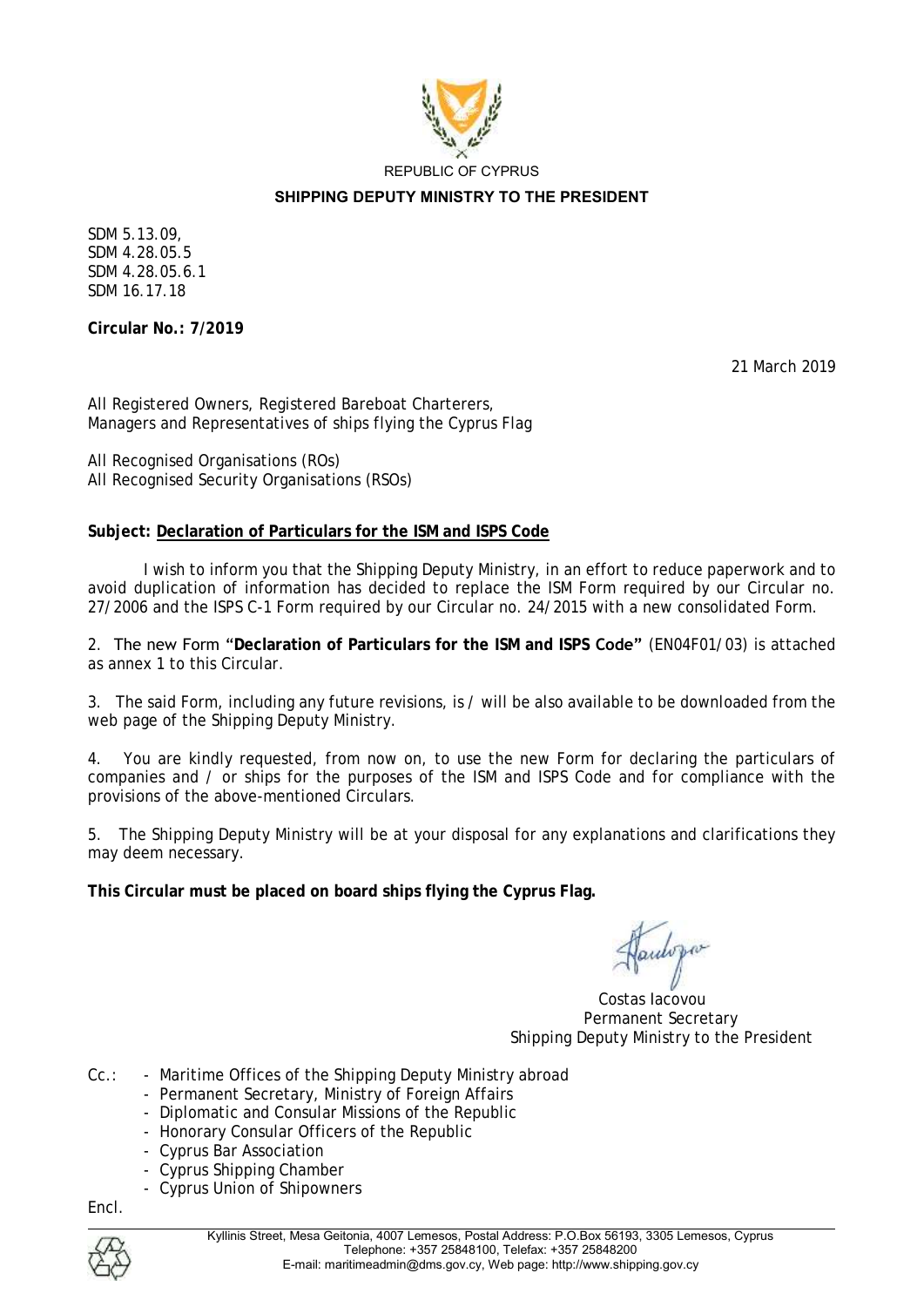# **Annex 1**

| <b>SHIPPING DEPUTY</b> | <b>DECLARATION OF PARTICULARS</b>  |           |
|------------------------|------------------------------------|-----------|
| <b>MINISTRY</b>        | <b>FOR THE ISM &amp; ISPS CODE</b> | Page: 1/4 |

| Name of Management Company: | <b>IMO Unique Company ID No:</b> |
|-----------------------------|----------------------------------|
| Name of Vessel:             | <b>IMO Number:</b>               |

Chose the case/cases concerned for the application of the ISM/ISPS Form.

| <b>Management Company</b>                                                                                                                                                                            |                                                                                                                                           |  |
|------------------------------------------------------------------------------------------------------------------------------------------------------------------------------------------------------|-------------------------------------------------------------------------------------------------------------------------------------------|--|
| 1.                                                                                                                                                                                                   | Company's certification by this Government in accordance<br>with Reg. 4 of Chapter IX of SOLAS 74 as amended.<br>(Authorization required) |  |
| 2.                                                                                                                                                                                                   | Change of Company's address (Business).<br>(Authorization required)                                                                       |  |
| 3.                                                                                                                                                                                                   | Change of auditing body (RO).<br>(Authorization required)                                                                                 |  |
| 4.                                                                                                                                                                                                   | Change of Company's Name.<br>(No Authorization required)                                                                                  |  |
| 5.<br>Amendments of Company's particulars other than business<br>address, i.e. *registered address, change of contact details,<br>designated person, company security officer etc.<br>$*$ (clarify): |                                                                                                                                           |  |
|                                                                                                                                                                                                      | (No Authorization required)                                                                                                               |  |

| <b>Vessel</b>                                                |                                             |  |  |
|--------------------------------------------------------------|---------------------------------------------|--|--|
| Registration under the flag of the Republic of Cyprus.<br>6. |                                             |  |  |
|                                                              | (Authorization required)                    |  |  |
| 7.                                                           | <b>Change of Ship's Management Company.</b> |  |  |
|                                                              | (Authorization required)                    |  |  |
| 8.                                                           | Change of auditing body (RO-ISM).           |  |  |
|                                                              | (Authorization required)                    |  |  |
| 9.                                                           | Change of auditing body (RSO-ISPS).         |  |  |
|                                                              | (No Authorization required)                 |  |  |
| 10.                                                          | <b>Transfer of Ownership.</b>               |  |  |
|                                                              | (No Authorization required)                 |  |  |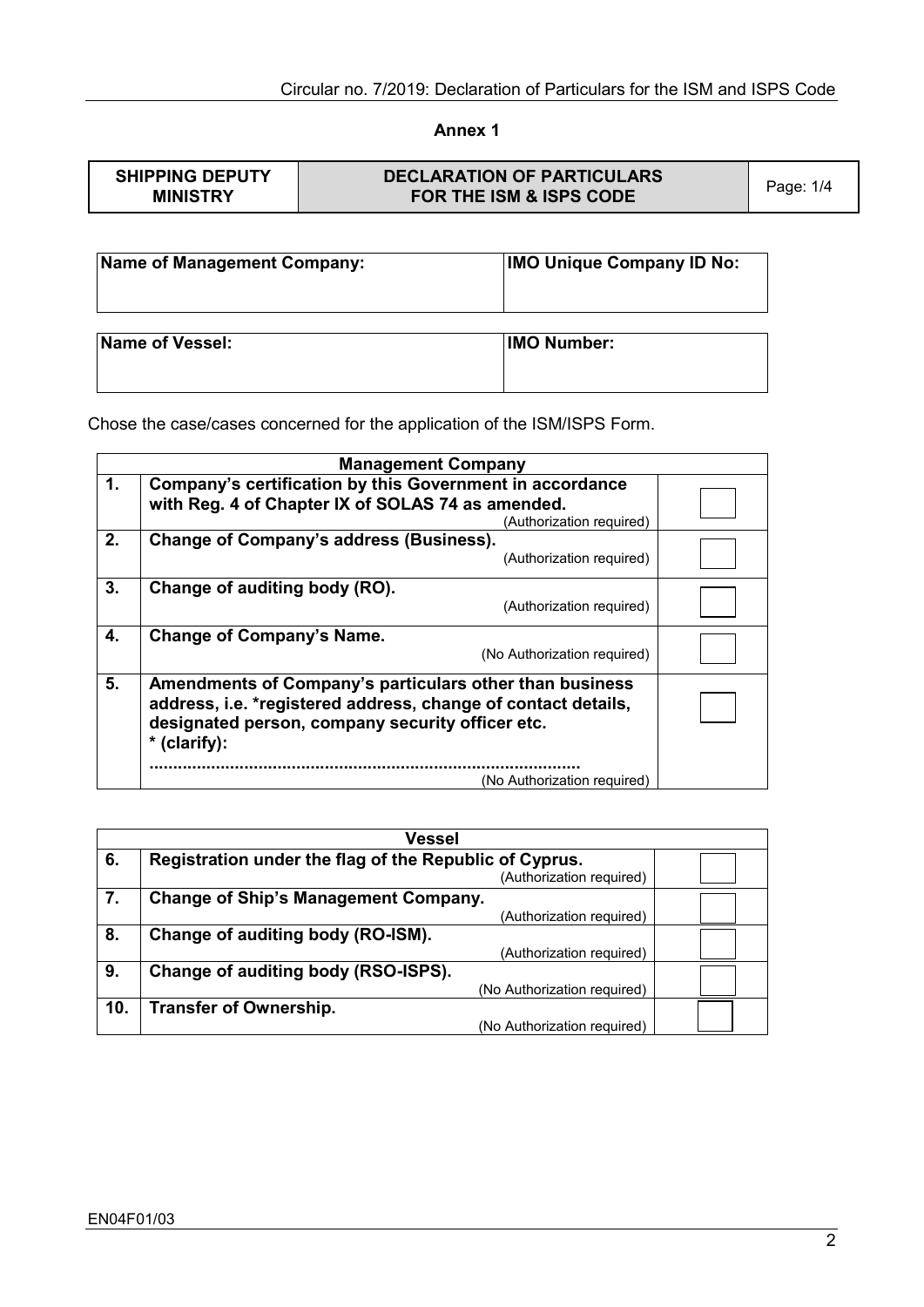| <b>SHIPPING DEPUTY</b><br><b>DECLARATION OF PARTICULARS</b><br>FOR THE ISM & ISPS CODE<br><b>MINISTRY</b> | Page: 2/4 |
|-----------------------------------------------------------------------------------------------------------|-----------|
|-----------------------------------------------------------------------------------------------------------|-----------|

# **1. Vessel** (not to be completed when reporting changes of the particulars of the Company)

| Name of Vessel: | IMO Number: | Type of Vessel: |
|-----------------|-------------|-----------------|
|                 |             |                 |

# **2. Management Company (ISM Ref: 1.1.2)**

| Registered Name:          |                           |
|---------------------------|---------------------------|
| Registered Address:       | <b>Business Address:</b>  |
|                           | Telephone:                |
|                           | Fax:                      |
|                           | E Mail:                   |
| Country of Incorporation: | IMO Unique Company ID No: |

# **3. Designated Person (ISM Ref: 4)**

| <b>Designated Person</b> | Back $-$ up to the D.P.A |
|--------------------------|--------------------------|
| Name:                    | Name:                    |
|                          |                          |
| Surname:                 | Surname:                 |
|                          |                          |
| Direct Telephone:        | Direct Telephone:        |
|                          |                          |
| Mobile Telephone:        | Mobile Telephone:        |
|                          |                          |
| E-Mail:                  | E-Mail:                  |
|                          |                          |

# **4. Company Security Officer (ISPS Ref: 11)**

| $\cdot$ $\cdot$                 |                          |
|---------------------------------|--------------------------|
| <b>Company Security Officer</b> | Back $-$ up to the C.S.O |
| Name:                           | Name:                    |
| Surname:                        | Surname:                 |
| Direct Telephone:               | Direct Telephone:        |
| Mobile Telephone:               | Mobile Telephone:        |
| E-Mail:                         | E-Mail:                  |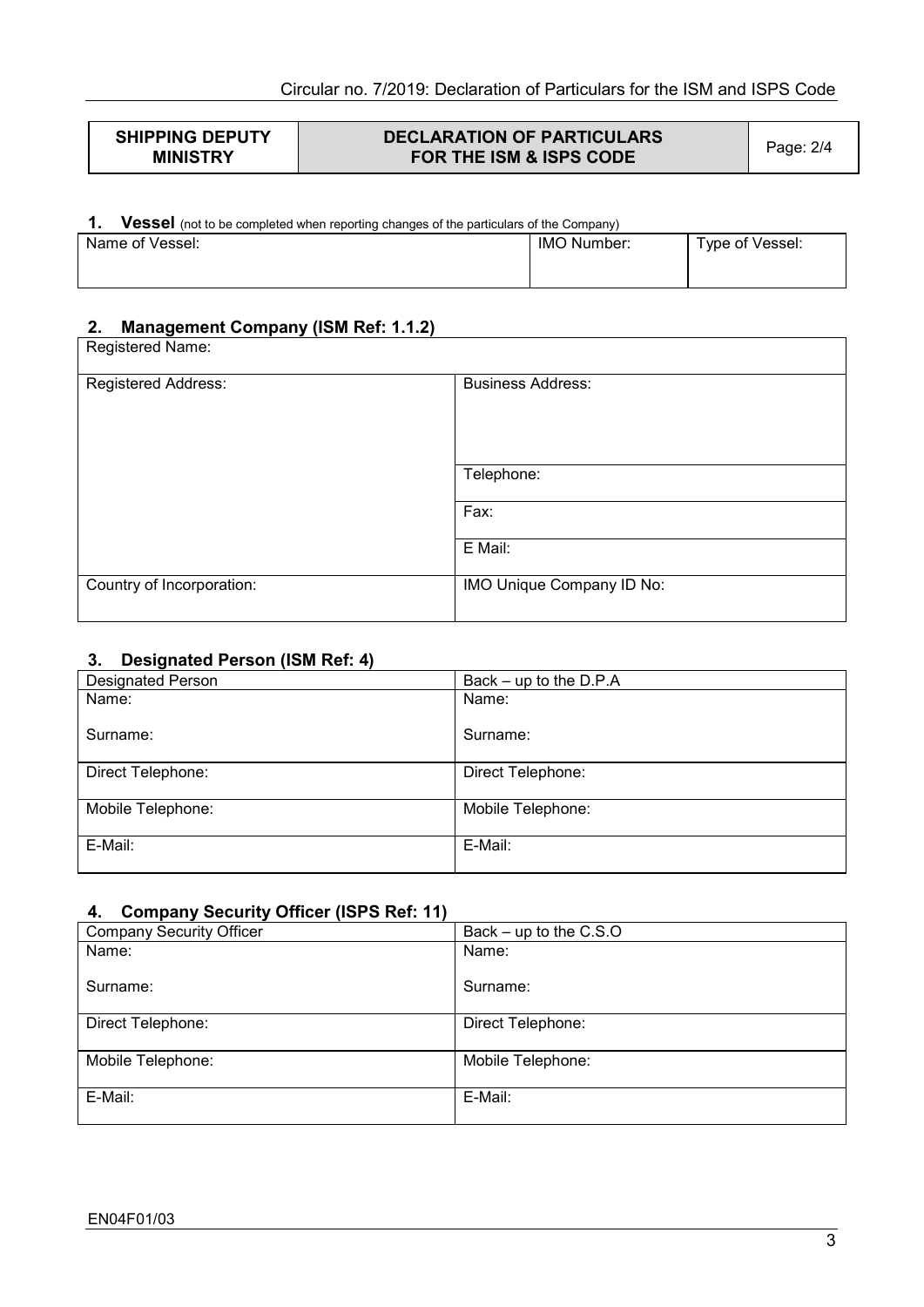**SHIPPING DEPUTY MINISTRY** 

# **DECLARATION OF PARTICULARS FOR THE ISM & ISPS CODE** Page: 3/4

#### **5. Branch Office(s)** *(If Applicable / If More than one please refer to Annex 1)* Registered Name:

| <b>TWYOUTO PROTIC.</b> |                          |
|------------------------|--------------------------|
| Registered Address:    | <b>Business Address:</b> |
|                        |                          |
|                        |                          |
|                        |                          |
|                        | Telephone:               |
|                        | Fax:                     |
|                        |                          |
|                        | E Mail:                  |
|                        |                          |

#### **6. Owner / Bareboat Charterer**

Registered Name:

IMO Unique Registered Owner ID No.

#### **7. Nomination of the Auditor**

| Document Of Compliance<br>(ISM Ref 13.2) | <b>Safety Management Certificate</b><br>$(ISM$ Ref 13.4) | International Ship Security<br>Certificate (ISPS Ref 19.2) |  |
|------------------------------------------|----------------------------------------------------------|------------------------------------------------------------|--|
| Issued by/ To be issued:                 | Issued by/ To be issued:                                 | Issued by/ To be issued:                                   |  |

*I the undersigned hereby declare and state for and on behalf of the owner / bareboat Charterer, that:* 

- *the above information is true and correct; and*
- *I am duly authorised by the owner / bareboat charterer to provide the aforesaid information.*
- *The owner / bareboat charterer has have conducted a management agreement with the Company stated in section 2 of this form*

| Name:  | Signature: |
|--------|------------|
| Place: | Date:      |

*I the undersigned hereby declare and state for and on behalf of the Company, that:* 

- *the above information is true and correct; and*
- *I am duly authorised by the Company to provide the aforesaid information.*
- *The Company has conducted a management agreement with the Owner / Bareboat Charterer stated in section 5 of this form*

| Name:  | Signature: |
|--------|------------|
| Place: | Date:      |